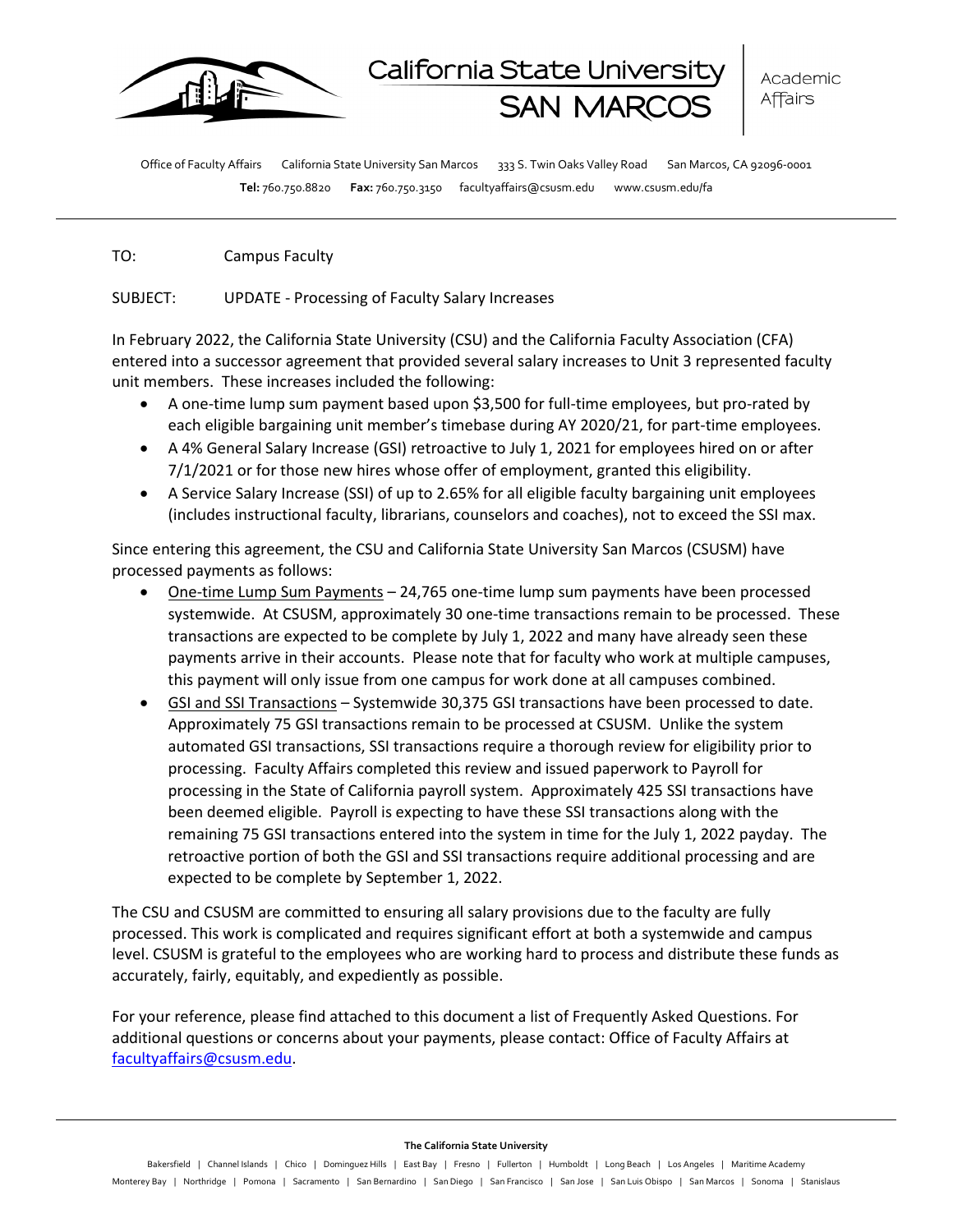## **Frequently Asked Questions**

### **How were the one-time payments calculated?**

*The CBA provides for a one-time, prorated payment of \$3,500 to be provided to each faculty unit employee who worked as a Unit 3 employee during fall 2020 and spring 2021 semester and who is in active pay status (or on leave) as of February 3, 2022. The payments will be based on the faculty employee's average time base for the fall 2020 and/or spring 2021 semesters, not to exceed a 1.0 timebase. A semester not worked will be considered a zero (0) time base. This payment is not considered reportable compensation for the purposes of calculating CalPERS retirement benefits. (Please refer to Article 31 of the CBA for additional information.)* 

# **Are Unit 3 represented employees participating in the Faculty Early Retirement Program or currently active as rehired annuitants eligible for the one-time payment?**

*Per CalPERS rules and regulations, FERP participants and rehired annuitants are not eligible for these payments.* 

#### **Why have I not received payment?**

*Each of these payments requires separate administrative processes. There could be several reasons for each of the three payments as to why you did not receive funds. Possible explanations are outlined below by payment type.* 

#### *One-time Payments:*

- *1. You may not be eligible for the one-time payment.* 
	- *a. FERPs and other retired annuitants are not eligible for the one-time payment pursuant to CalPERS.*
	- *b. You were not active on February 2, 2022 when the contract was ratified.*
	- *c. You did not work or were on unpaid leave during the 2020-21 academic year.*
- *2. You worked in an extension program during the 2020-21 academic year.* 
	- *a. Lump sum payments for work performed in extended education during the academic year have not yet been processed. These payments must be manually processed by our campus payroll team.*
- *3. Your employee record includes a large number of appointments, reappointments, timebase changes, position number changes, record corrections, etc., and as a result calculating your timebase requires individualized attention.*

#### *GSI Payments:*

- *1. You were on unpaid leave when the GSI was processed. Upon your return to pay status, our campus will process your GSI retroactive back to July 1, 2021.*
- *2. Even though the GSI increased your future monthly pay rate, your retroactive GSI funds were not paid or were not fully paid to you. Due to the complexity of this massive retroactive process, we have identified that some payments may not have been issued. These remaining payments are now being identified and manually processed by the State Controller's Office and/or our campus payroll team.*